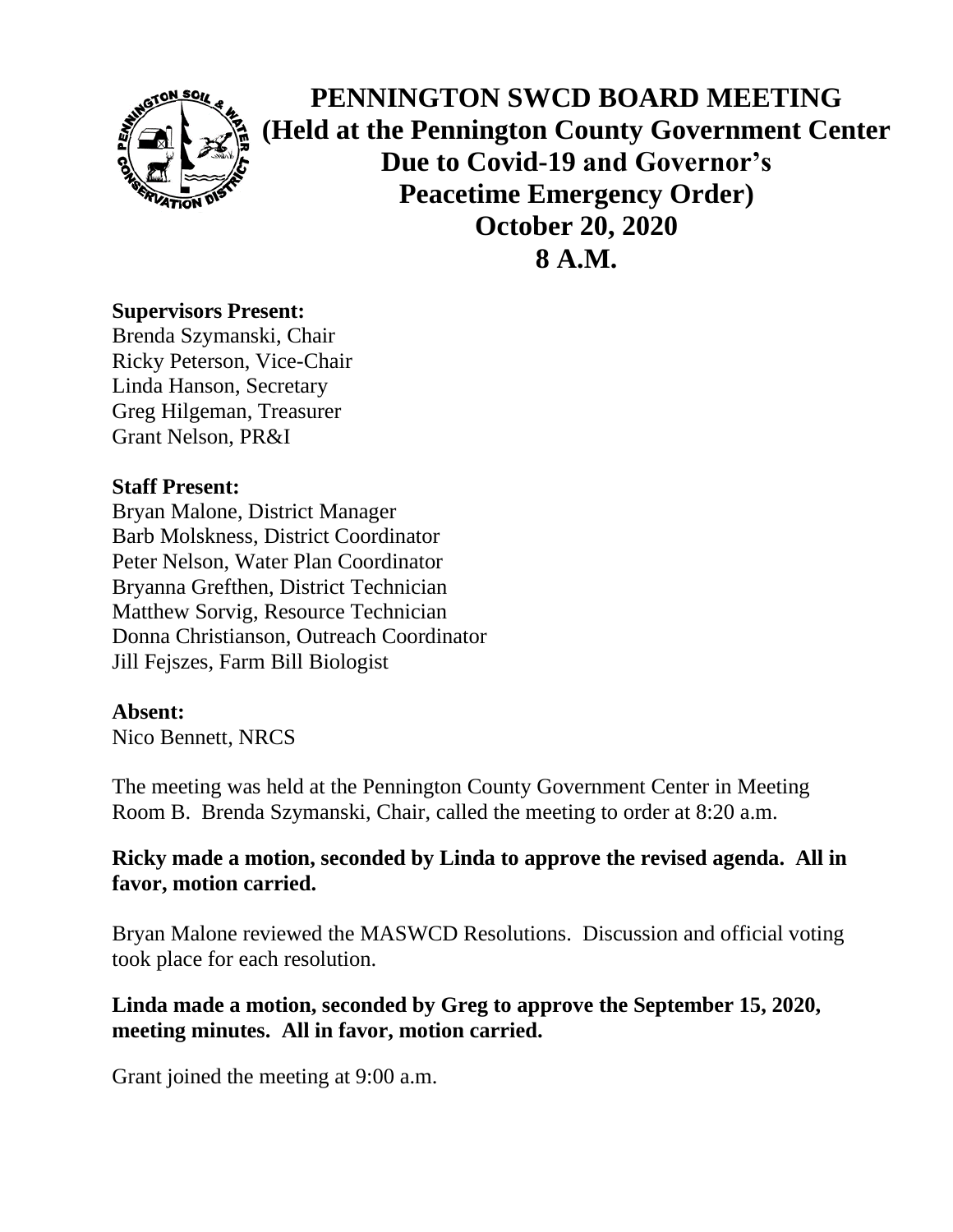October 20, 2020 Minutes Barb reviewed the September 2020 Financial Report. **Greg made a motion, seconded by Grant to approve the September 2020 Financial Report. All in favor, motion carried.**

Brenda left the meeting at 9:09 a.m. Ricky Peterson, Vice-Chair, assumed the duties of Chair.

**Linda made a motion, seconded by Grant to approve payment of the following bills:**

| <b>Chase Card Service</b>         | \$1,620.11   |
|-----------------------------------|--------------|
| <b>Verizon</b>                    | \$<br>50.16  |
| <b>RMB</b> Labs                   | \$<br>927.00 |
| <b>School Specialty</b>           | \$<br>547.92 |
| <b>MN IT Services</b>             | \$<br>62.55  |
| <b>AC Analytical</b>              | \$<br>800.00 |
| <b>Lakes Country Service Coop</b> | \$3,816.00   |
| <b>Lakes Country Service Coop</b> | \$<br>120.00 |
| <b>The Farmer Magazine</b>        | \$<br>43.95  |
| All in favor, motion carried.     |              |

**Grant made a motion, seconded by Greg to approve the following percent-based Thief River Grade Stabilization and Cover Crop Implementation Cost-share contracts:**

| <b>TRSWI FY20-02</b>          | Rodney Hoffman \$21,000.00 |            |
|-------------------------------|----------------------------|------------|
| <b>TRSWI FY20-03</b>          | <b>Paul Srnsky</b>         | \$7,875.00 |
| All in favor, motion carried. |                            |            |

**Greg made a motion, seconded by Grant to amend Kelly Lundeen's percentbased Buffer Cost-share contract BFY18-53 from \$17,500.00 to \$26,250.00 for three additional SWI's. All in favor, motion carried.**

**Grant made a motion, seconded by Linda to approve the following percentbased Buffer Cost-share contract: BFY18-60 Wayne Harder \$ 2,625.00 All in favor, motion carried.**

**Grant made a motion, seconded by Linda to pay the following percent-based State Cost-share applications for well sealing: FY18-04 Lyle Swanson \$ 250.00 All in favor, motion carried.**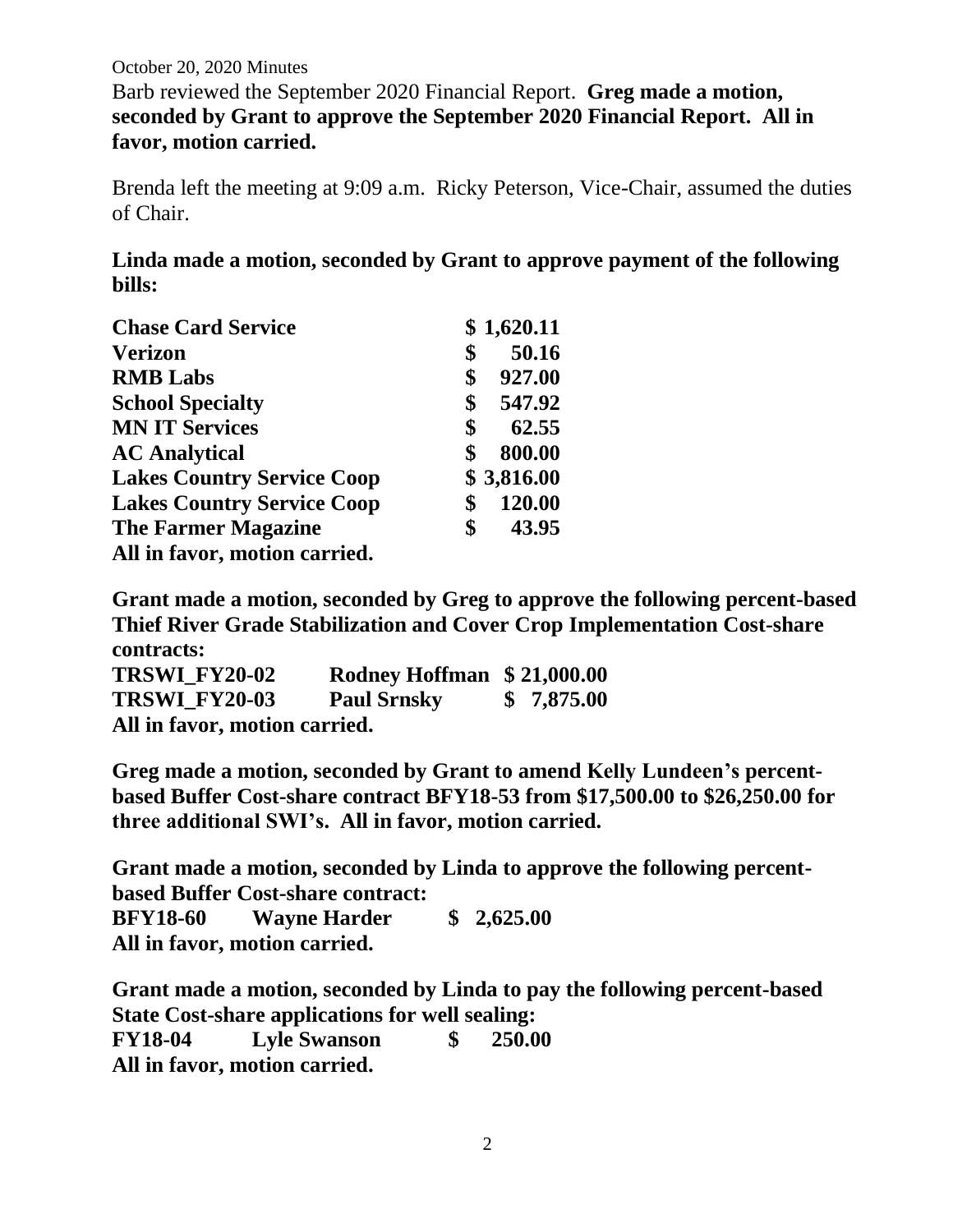October 20, 2020 Minutes

**Greg made a motion, seconded by Grant authorizing the District Manager to sign as the District's authorized representative on the FY2021 State of Minnesota BWSR Clean Water Fund SWCD Local Capacity Services (P21- 2736) and Buffer Law Implementation Program (P21-2826) Grant Agreement in the amount of \$148,294.00. The grant expires on December 31, 2023. All in favor, motion carried.**

Peter talked to the Board about changing the Pennington SWCD Cover Crop Incentive Policy to match the Red Lake River Watershed Cover Crop Incentive Program Policy. **Motion by Greg, seconded by Grant to adopt the Red Lake River Watershed Cover Crop Incentive Program Policy as the Pennington SWCD Cover Crop Incentive Policy.**

**Motion by Greg, seconded by Grant to approve Peter Nelson's increase in Engineering Job Approval Authority to Job Class III for side inlets. All in favor, motion carried.**

**Motion by Greg, seconded by Linda authorizing the District Manager to sign as the District's authorized representative on the State of Minnesota Professional and Technical Services Master Joint Powers Agreement (#184188) in the amount of \$450.00 for easement delivery. The agreement expires June 30, 2025. All in favor, motion carried.**

The MASWCD Annual Convention will be held virtually this year on December  $8<sup>th</sup>$ . More information will be coming out shortly.

NRCS is working on a Memorandum of Agreement (MOA) that will combine all NRCS/District agreements into one. The agreement will address the sharing of resources and describe the operational and working relationships between the District and NRCS. The document should be ready for signature by the end of the year. After this is completed, a new Cooperative Agreement will be developed. This agreement will be used to exchange computers/phones for service.

Employee reports were reviewed.

NRCS report was reviewed.

Correspondence regarding membership dues from NACD was reviewed.

The next Board meeting will be held on Tuesday, November  $17<sup>th</sup>$ . The meeting will start with the Area 1 "Virtual" Fall Meeting at 9 a.m. followed by the Pennington SWCD Board Meeting shortly after. Venue to be determined.